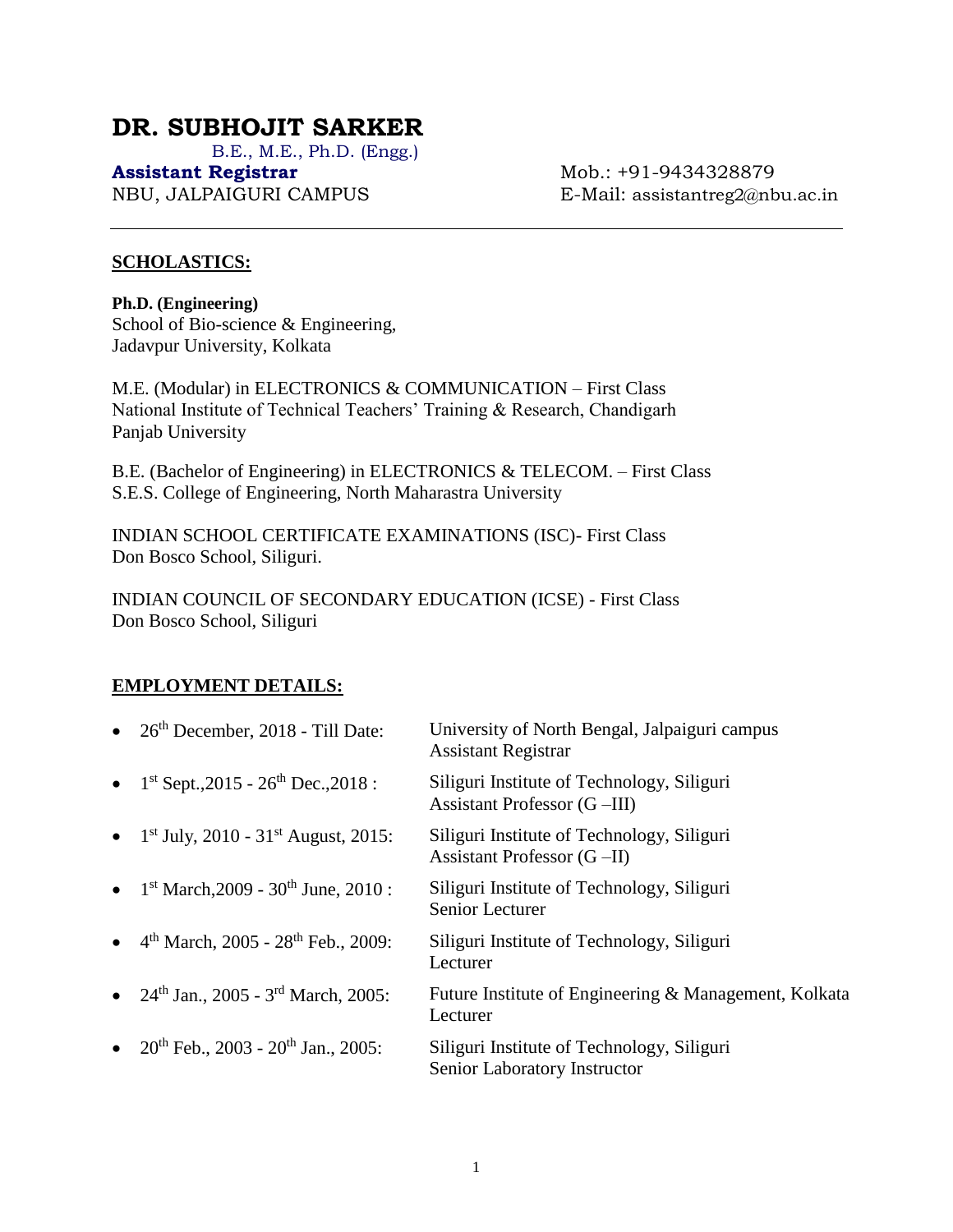### **ADMINISTRATIVE EXPERIENCE:**

- **Head of the Department**, Dept. of Electronics & Communication Engg., Siliguri Institute of Technology.
- **Assistant Registrar and Co-ordinator (Administrative & Finance),** University of North Bengal, Jalpaiguri campus.

### **ACADEMIC PROJECTS UNDERTAKEN:**

a) Ph.D. - "On Application of Non-Linear Techniques in the Analysis of Heart Rate Variability" Description: The research aims to describe the significance of non-linear parameters of heart rate variability in the context of population analysis. Research has been carried out to investigate the association of non-linear indices of HRV with age, gender, living habitat, lifestyle, behavioral and medical aspects. The thesis has agglomerated a wide range of activities starting form signal acquisition, computation of non-linear parameters of HRV, analyses using chaos theory, extraction of information for developing the physiological correlates in order to study and characterize the demographic effects of HRV.

b) M.E. – "Speckle denoising using Non-Local Means Filter cascaded with Bacterial Foraging Optimization Technique in a Homomorphic framework"

Description: The thesis was intended to make use of spatial filter and optimization technique in a homomorphic framework to reduce speckle in ultrasound images while preserving finer details. The analysis of the statistical results was presented in simulations done using Matlab to demonstrate the advantages and limitations of using the proposed technique over standard speckle denoising filters.

c) B.E. – "Industrial Automation System"

Description: The project was intended to automatically operate and control different activities in industry in order to reduce wastage of time and manpower. The project made use of an 8-bit microcontroller to provide automation in operations like water control system, security system, street lighting and mail detection.

## **WORKSHOPS / TRAINING ATTENDED:**

- DSP Tools & Practice, June  $06 11,2005$ , G.S. Sanyal School Of Telecommunications, IIT, Kharagpur
- Advancement of Modern Communication & Integrated Circuit Technology, July 2 -16, 2007, ECE Dept., Siliguri Institute of Technology, Sukna, W.B.
- Soft Computing Techniques, July 23 August 4, 2007, CSE Dept., Siliguri Institute of Technology, Sukna, W.B.
- Digital System Design Using VHDL, November 26 30, 2007, ECE Dept., National Institute of Technical Teachers' Training & Research, Chandigarh
- Co-ordinator's Workshop on Signals and Systems under NMEICT, September  $30<sup>th</sup>$  -October 4<sup>th</sup>, 2013, Indian Institute of Technology, Kharagpur
- Basic Pedagogy Training: Objective and Outcome Based Education System Transforming Engineering Education to Match Global Needs, December  $7<sup>th</sup> - 9<sup>th</sup>$ , 2015 and March 11 -13, 2016 by EQUATE New Delhi, Siliguri Institute of Technology, Sukna, W.B.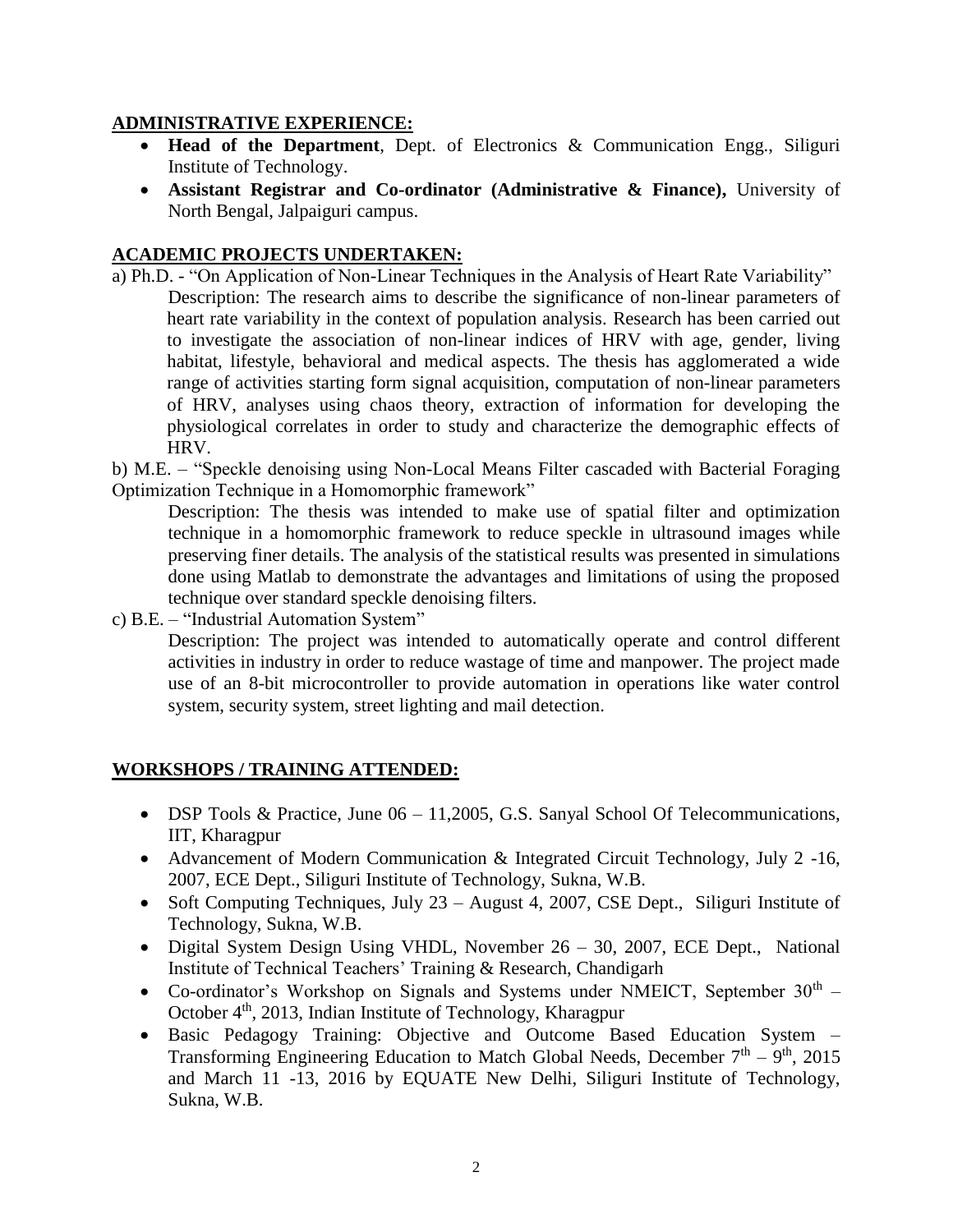- Workshop on 'MATLAB SIMULINK with Raspberry Pi', April  $4<sup>th</sup> 6<sup>th</sup>$ , 2018, by ECE Dept., S.I.T & I & We, Kolkata at Siliguri Institute of Technology, Sukna, W.B.
- Staff Developement Program on 'Teaching Learning', July  $4<sup>th</sup> 7<sup>th</sup>$ , 2018, by R & D Committee, Siliguri Institute of Technology, Sukna, W.B.

# **SEMINARS ATTENDED:**

- New Generation Wireless Antennas, March  $24<sup>th</sup>$ ,  $2008$ , IEEE & ECE Dept., Siliguri Institute of Technology, Sukna, W.B.
- Recent Trends In Integrated Circuits & Communication Technology, August  $29 30$ , 2008, ECE Dept., Siliguri Institute of Technology, Sukna, W.B.
- Beyond the Definition of Classical Devices and Communication Technology, March 29<sup>th</sup>, 2010, IEEE & ECE Dept., Siliguri Institute of Technology, Sukna, W.B.
- Foundations of Design Verification, July  $12 14<sup>th</sup>$ , 2010, ECE Dept., Siliguri Institute of Technology, Sukna, W.B.
- Past, present & Future Application of Radio Waves Hertz to Terahertz, April  $21^{st}$ ,  $2012$ , ECE Dept., Siliguri Institute of Technology, Sukna, W.B.
- Instrumentation-The Future, August  $26<sup>th</sup>$ , 2012, AEIE Dept., Siliguri Institute of Technology, Sukna, W.B.
- Image Processing & Network Security on Wireless Communication, September  $10<sup>th</sup>$ , 2012, MCA Dept., Siliguri Institute of Technology, Sukna, W.B.
- Emerging Trends of Mobile Communication, 14<sup>th</sup> September, 2017, BSNL & ECE Dept., Siliguri Institute of Technology, Sukna, W.B.
- Machine Learning,  $8<sup>th</sup>$  March 2018, Prescriber 360 Solutions & ECE Dept., Siliguri Institute of Technology, Sukna, W.B.
- Application of Modern Control System in Electrical & Electronics Engineering,  $6<sup>th</sup> 7<sup>th</sup>$ August, 2018, ECE & EE Dept., Siliguri Institute of Technology, Sukna, W.B.

# **CONFERENCES ATTENDED:**

- International Conference on Information and Communication Technology (ICICT 2010), December  $16 - 17<sup>th</sup>$ , 2010, Thiagarajar School of Management, Madurai
- National Conference on Advances in Energy Conversion Technologies (AECT 2012), February  $2<sup>nd</sup> - 4<sup>th</sup>$ , 2012, Manipal Institute of Technology, Manipal
- 2<sup>nd</sup> National Conference on Electronics, Communication and Signal Processing (NCECS 2012), September 19<sup>th</sup>, 2012, ECE Dept., Siliguri Institute of Technology, Sukna, W.B.
- 1<sup>st</sup> National Conference on Electronics, Communication, Sensing & Signal processing Technologies (ECSS 2012), November 2nd, 2012, ECE Dept., Surendra Institute of Engineering & Management, Siliguri, W.B.
- $\bullet$  2<sup>nd</sup> International Conference on Biomedical Engineering & Assistive Technologies (BEATs 2012), December  $6<sup>th</sup> - 7<sup>th</sup>$ , 2012, I & C Dept., NIT, Jalandhar, Punjab
- National Technical Paper Contest for Research Scholars, National Instruments, India, September 2<sup>nd</sup>, 2013, National Instruments, India
- 3<sup>rd</sup> National Conference on Electronics, Communication and Signal Processing (NCECS 2013), September 19<sup>th</sup>, 2013, ECE Dept., Siliguri Institute of Technology, Sukna, W.B.
- $1<sup>st</sup> National Conference on Mechanics, Robotics and Automation (NCMRA 2014),$ 23rd – 25th January, 2014, Bankura Unnayani Institute of Engineering, Bankura & the Institution of Engineers (India), West Bengal State Centre.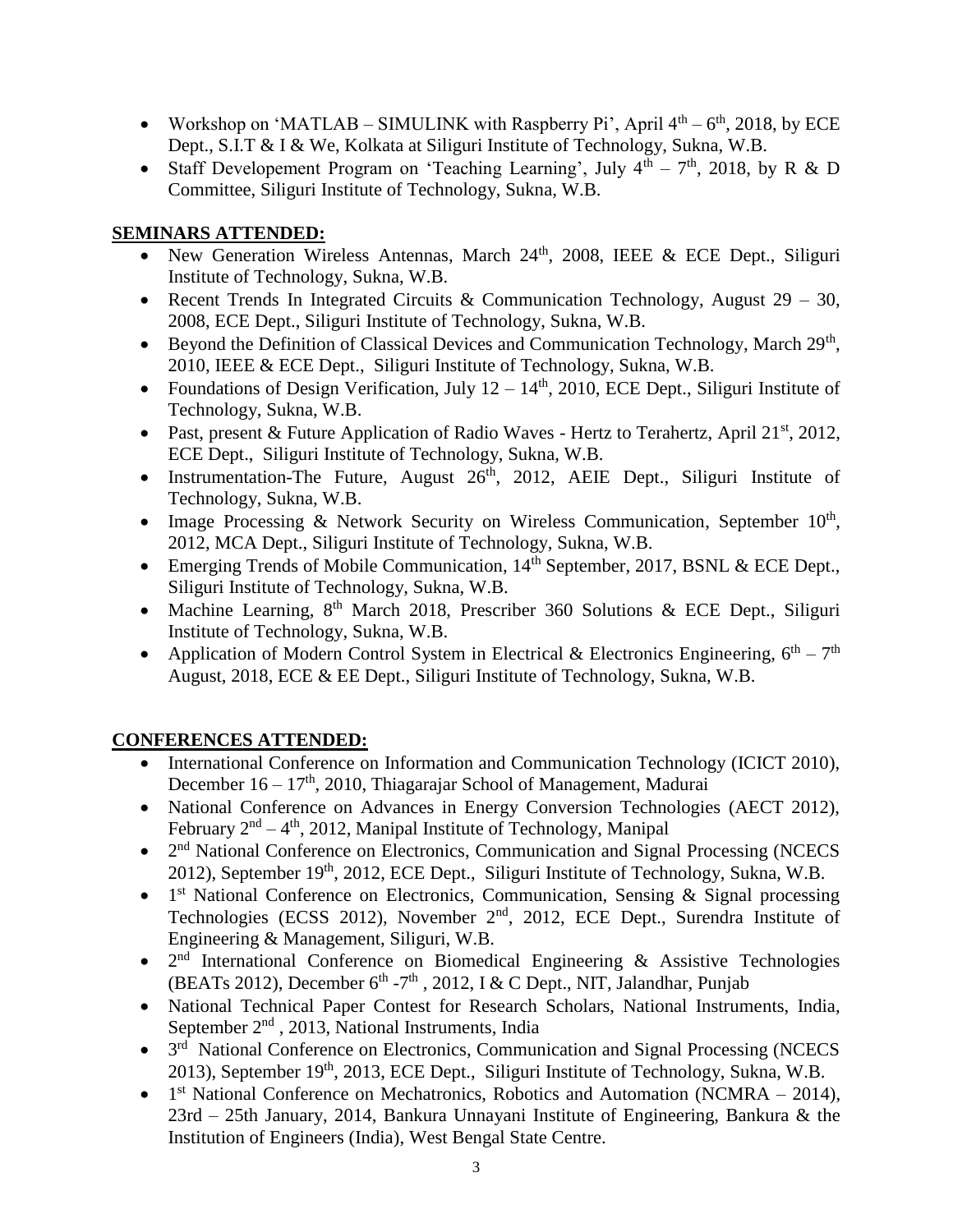- 3<sup>rd</sup> International Conference on Biomedical Engineering & Assistive Technologies (BEATS-2014), February 14-15, 2014, University Institute of Engineering & Technology, Panjab University, Chandigarh.
- 5<sup>th</sup> International Conference on Electronics Engineering and Computer Science (IEM CONGRESS 2014), August 28-30, 2014, Institute of Engineering & Management, Kolkata.

### **PUBLICATIONS:**

#### **a) Journals**

- 1. **Subhojit Sarker** and Swapna Devi, "Effect of Non-Local Means Filter in a Homomorphic Framework Cascaded with Bacterial Foraging Optimization to Eliminate Speckle", CiiT International Journal of Digital Image Processing (ISSN 0974-9691), 24<sup>th</sup> February 2011, Volume 3, No. 2, pp.129-133, 2011.
- 2. **Subhojit Sarker**, Shalini Chowdhury, Samanwita Laha and Debika Dey. "Use of Nonlocal means filter to Denoise image corrupted by Salt and Pepper noise", Signal & Image Processing: An International Journal (SIPIJ), (ISSN: 2229-3922), Vol.3, No.2, pp.223- 235, April 2012.
- 3. **Subhojit Sarker**, Ankur Ganguly, D.N. Tibarewala, "Investigating the Correlation Between DFA and FD in the Non-Linear Analysis of Heart Rate Variability", International Journal of computer Science and Technology (IJCST), IJCST Vol. 5 Issue 1, January - March, 2014, ISSN: 0976-8491 (ONLINE), ISSN: 2229-4333 (PRINT) (IF: GIF - 0.478; Science Central.com – 11.82; Index Copernicus – 5.09; Indexed by: Google Scholar, Index Copernicus, Cabell's Directories), pp. 73-78, Jan - March 2014.
- 4. **Subhojit Sarker**, Ankur Ganguly, D.N. Tibarewala, "Influence of Age and Gender on Heart Rate Variability: An Analysis using Different Non-Linear Techniques" International Journal of Research Studies in Biosciences (IJRSB) ISSN 2349-0357 (Print) & ISSN 2349-0365 (Online). Vol.3, No.5, pp.99-106, May 2015.

### **b) Book Chapter**

5. Ankur Ganguly, D.N. Tibarewala, S. Das Gupta and **Subhojit Sarker**, "Demographic Characterization of Heart Rate Variability (HRV)" Encyclopedia of Information Science and Technology, IGI Global (ISBN 978-1-4666-5888-2), 3rd Ed. Vol.1, Ch.39, pp. 402- 413, 2014.

#### **c) Conferences**

6. **Subhojit Sarker** and Swapna Devi, "Homomorphic Wiener Filter Cascaded with Bacterial Foraging Optimization Technique to Denoise Speckle Infected Image", Proceedings of National Conference on Advances in Video, Cyber Learning and Electronics (ADVICE -2010), 18-19<sup>th</sup> February 2010, NITTTR, Chandigarh, pp.192-200, 2010.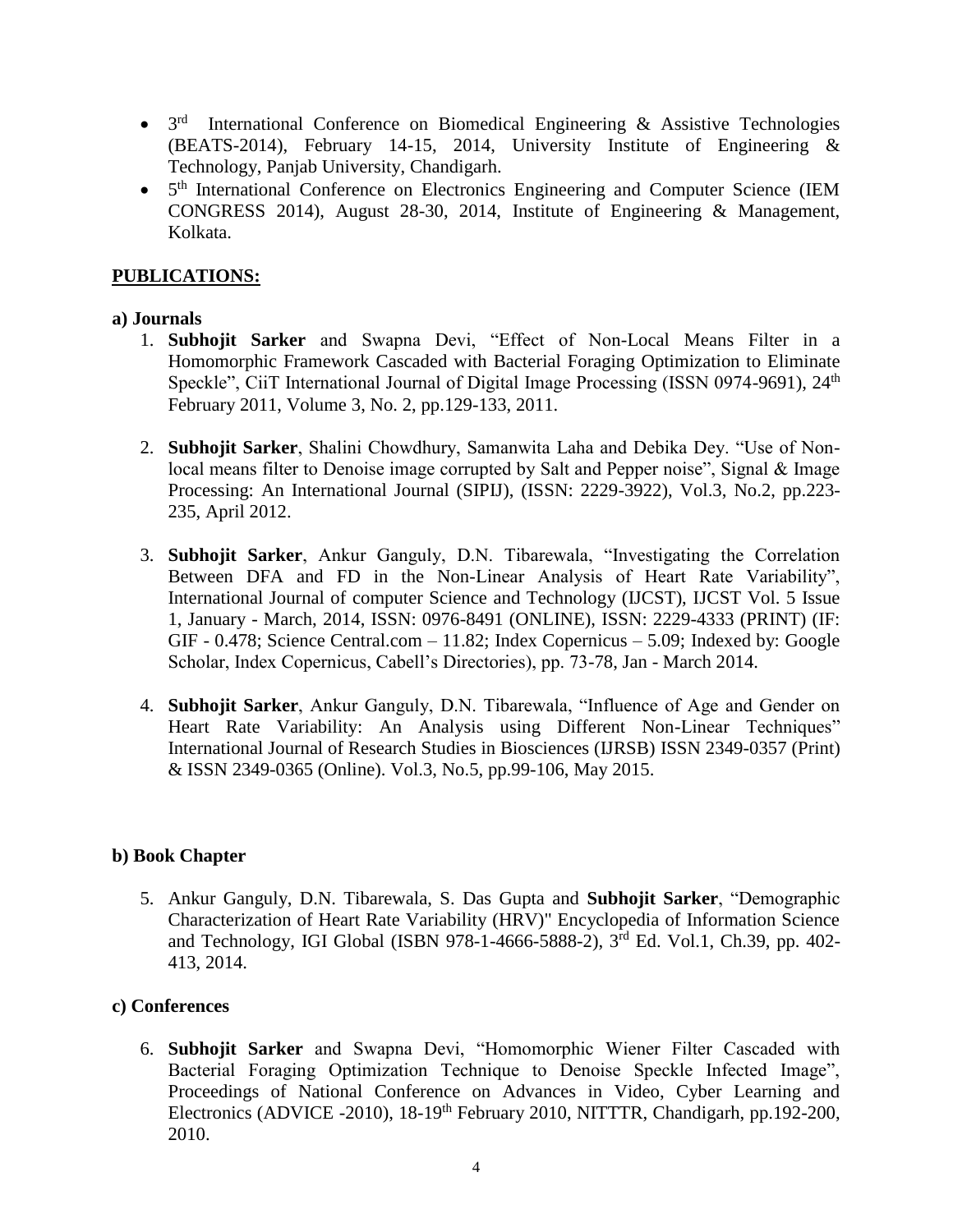- 7. **Subhojit Sarker** and Swapna Devi, "Speckle Denoising Using Non-Local Means Filter Cascaded with Bacterial Foraging Optimization Technique", Proceedings of International Conference on Information and Communication Technology (ICICT – 2010), 16-17<sup>th</sup> December 2010, TSM, Madurai, pp. 285-288, 2010.
- 8. Debika Dey, Samanwita Laha, Shalini Chowdhury and **Subhojit Sarker**, "A Denoising Approach for Salt and Pepper Noise Corrupted Image at Higher Noise Density", Proceedings of International Conference on Digital Image Processing and Pattern Recognition (DPPR – 2011), Springer (ISBN: 978-3-642-24054-6), 23-25<sup>th</sup> September 2011, Tirunelveli, Tamil Nadu, pp.173-184, 2011.
- 9. Amandeep Kaur, **Subhojit Sarker**, Ankur Ganguly, Sumana Chatterjee, and D. N. Tibarewala, "Consequence of audiovisual stimulus on Autonomic Nervous System in Females and Artificial Neural Network based pattern recognition approach to classify the groups explored through Heart Rate Variability", Proceedings of Advances in Energy Conversion Technologies (AECT – 2012), 2-4<sup>th</sup> February 2012, MIT, Manipal, pp. 101-107, 2012.
- 10. K. Malakar, S.K. Ghosh, **S. Sarker** and S. Chattopadhyay, "Rectangular Microstrip Antenna on Cupped Ground Plane for Low Cross Polarized Radiation", Proceedings of International Conference on Recent Trends in Computing, Mechatronics and Communication (RTCMC – 2012),  $25\text{-}26\text{th}$  February 2012, OITM, Hisar, pp. 340-342, 2012.
- 11. **Subhojit Sarker**, Ankur Ganguly and D.N. Tibarewala, "On Non-Linear Analysis of Heart Rate Variability Among Healthy Male and Female Population Explored Through Power Law Slope", Proceedings of 2<sup>nd</sup> National Conference on Electronics, Communication and Signal Processing, ECE Dept., SIT, pp.22-29, September 2012.
- 12. Rajorshi Sarkar, **Subhojit Sarker**, Ankur Ganguly and D.N. Tibarewala, "Wireless Unicast Transmission and Computer Aided Visualization of a Digitized Analog Signal Via a Zig-Bee Personal Area Network", Proceedings of 2nd National Conference on Electronics, Communication and Signal Processing, ECE Dept., SIT, pp.104-110, September 2012.
- 13. **Subhojit Sarker**, Ankur Ganguly and D.N. Tibarewala, "On Establishment of Power Law Slope (PLS) as an Effective Tool in Non-Linear Analysis of Heart Rate Variability" Proceedings of  $1<sup>st</sup>$  National Conference on Electronics, Communication, Sensing & Signal processing Technologies, ECE Dept., SIEM, Siliguri, November, 2012.
- 14. Rajorshi Sarkar, **Subhojit Sarker**, Ankur Ganguly and D.N. Tibarewala, "Transmission, Retrieval and Digital Processing of an Analog Signal from an Isolated Source by incorporating Zig-Bee Technology Framework" Proceedings of 1<sup>st</sup> National Conference on Electronics, Communication, Sensing & Signal processing Technologies, ECE Dept., SIEM, Siliguri, November, 2012.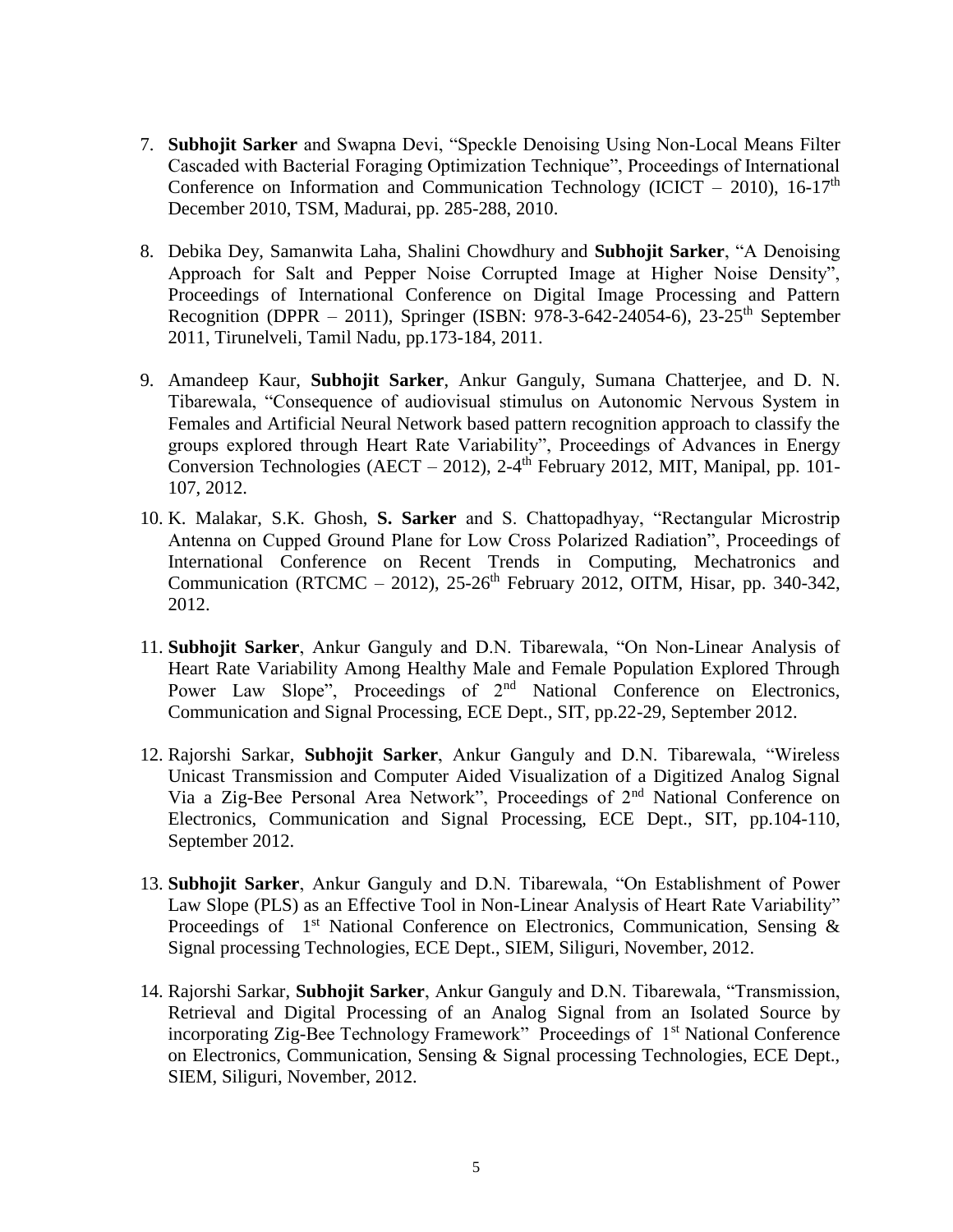- 15. **Subhojit Sarker**, Ankur Ganguly, and D.N. Tibarewala, "On Non-Linear Analysis of Heart Rate Variability among Healthy Male and Female Population" Proceedings of 2<sup>nd</sup> International Conference on Biomedical Engineering & Assistive Technologies, I & C Dept., NIT, Jalandhar, pp. 252-259, 6-7<sup>th</sup> December, 2012.
- 16. Ankur Ganguly, **Subhojit Sarker,** and D.N. Tibarewala, " Artificial Neural Network based pattern recognition approach to study the consequence of audiovisual stimulus on Autonomic Nervous System in Females explored through Heart Rate Variability" Proceedings of  $2<sup>nd</sup>$  International Conference on Biomedical Engineering & Assistive Technologies, I & C Dept., NIT, Jalandhar, pp. 617-622, 6-7<sup>th</sup> December, 2012.
- 17. Debajyoti Misra, **Subhojit Sarker**, Supriya Dhabal, Ankur Ganguly, " Effect of using Genetic Algorithm to denoise MRI Images corrupted with Rician Noise" IEEE International Conference on Emerging Trends in Computing, Communication and Nanotechnology (ICE-CCN 2013), ECE Dept., Infant Jesus College of Engineering and Technology,Tirunelveli, Tamil Nadu, (IEEE Xplore ISBN: 978-1-4673-5036-5) pp. 146- 151, 25-26<sup>th</sup> March, 2013.
- 18. **Subhojit Sarker**, Ankur Ganguly and D.N. Tibarewala, "Non-Linear Analysis of Heart Rate Variability (HRV) among the Resident Population of North Eastern Regions of West Bengal", Proceedings of 3<sup>rd</sup> National Conference on Electronics, Communication and Signal Processing, ECE Dept., SIT, pp.59-64, 19th September 2013.
- 19. **Subhojit Sarker**, Ankur Ganguly and D.N. Tibarewala, "On Application of Higuchi's Algorithm to determine Fractal Dimension amongst Male and Female Population of Two Different Terrains", Proceedings of 1<sup>st</sup> National Conference on Mechatronics, Robotics and Automation (NCMRA – 2014), Bankura Unnayani Institute of Engineering, Bankura, pp.110-120, 23<sup>rd</sup>-25<sup>th</sup> January, 2014.
- 20. **Subhojit Sarker**, Ankur Ganguly and D.N. Tibarewala, "Chaos Analysis of Heart Rate Variability among Healthy Male and Female Population", 3rd International Conference on Biomedical Engineering & Assistive Technologies (BEATS-2014), University Institute of Engineering & Technology, Panjab University, Chandigarh, pp.217-220, February 14-15, 2014.
- 21. Debojyoti Misra, **Subhojit Sarker**, Ankur Ganguly and D.N. Tibarewala, "Genetic Algorithm based gender classification using Non Linear parameters of Heart Rate Variability", 3<sup>rd</sup> International Conference on Biomedical Engineering & Assistive Technologies (BEATS-2014), University Institute of Engineering & Technology, Panjab University, Chandigarh, pp.123-127, February 14-15, 2014.
- 22. Ankur Ganguly, **Subhojit Sarker** and D.N. Tibarewala, "Heart Rate Variability analysis using Power Law Slope among Healthy Male and Female Population<sup>"</sup>, 1<sup>st</sup> National Conference on Research Trends in Computer Science & Application (NCRTCSA),  $8<sup>th</sup>$ February 2014, Siliguri Institute of Technology, Siliguri, West Bengal, India, Technically sponsored by IEEE & CSI, Proceedings (ISBN 978-93-82338-95-6), pp. 9-10, 2014.